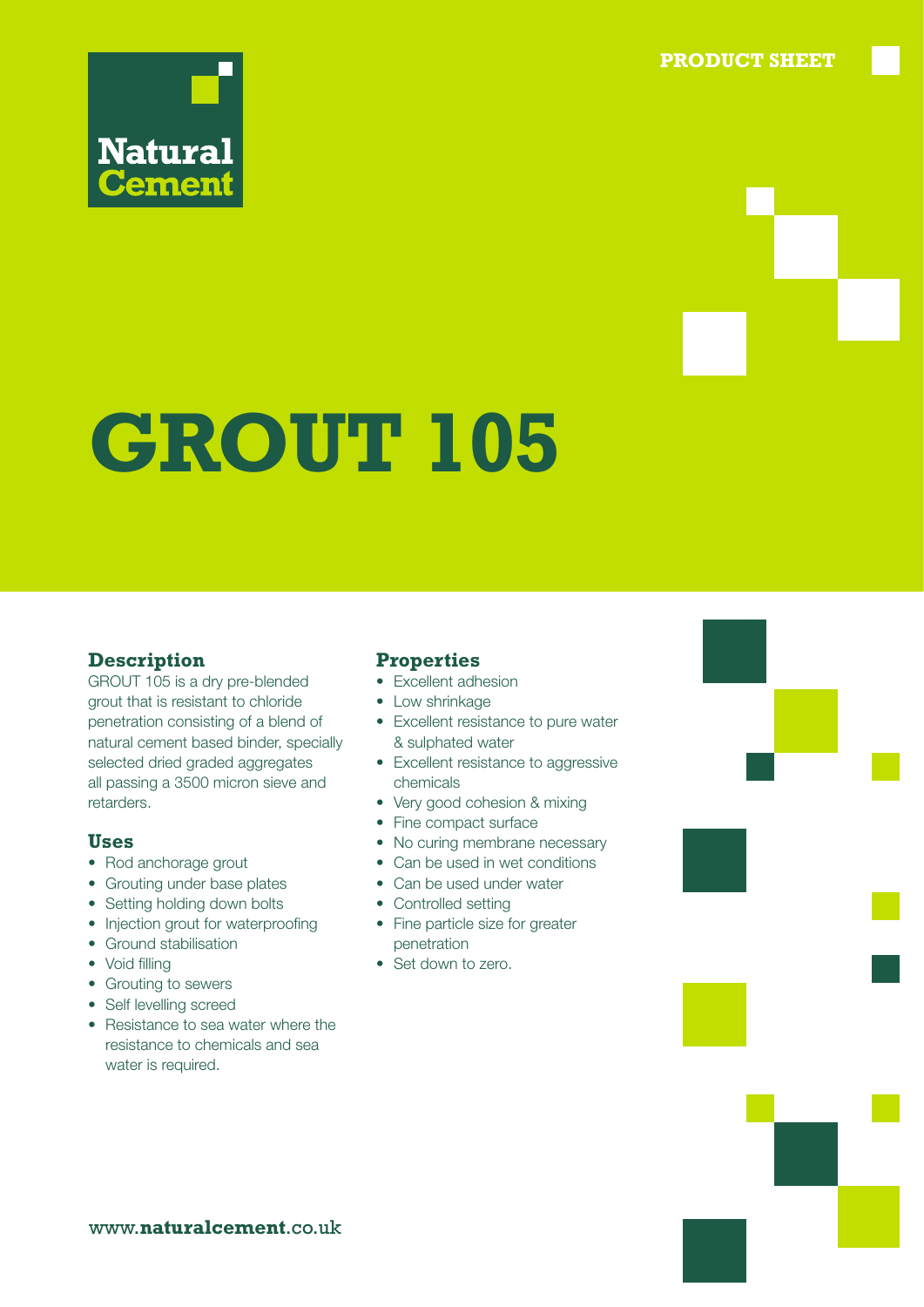

# **GROUT 105**

## **Method of use Application**

#### **Preparing the surface**

Do not use on frozen or over heated substrates (outside the range of 0°c-30°c). Prepare the surface in advance to provide an adequate key. On glazed brickwork the joints should be raked out and the surface bush hammered to form a key. The surface to which the GROUT 105 is applied should be clean, free from dust and thoroughly dampened. Ensure that a 10mm minimum thickness of material is obtained.

#### **Mixing**

To no more than 3.5 litres of clean water per bag, gradually add whilst mixing the GROUT 105. If one bag or less is to be used it can be mixed with a rose bud type paddle attached to an electric drill (900rpm, 1000w). Mix vigorously for at least 2 minutes after adding all the mixture to the water. GROUT 105 is designed to give a fluid mix but this only develps after sufficient mixing. The mix will appear dry at first. Continue mixing until fluidity develops.

For optimum results mix using conventional mixing machines.

#### **General**

Place the material as quickly as possible after mixing using traditional tools. A 10mm minimum thickness of the material is always necessary. Do not apply additional water to the surface during finishing as this may cause surface cracking. Once setting has started DO NOT attempt to remix or to smooth the surface, as this will cause the mechanical properties in particular strength and adhesion to be lost.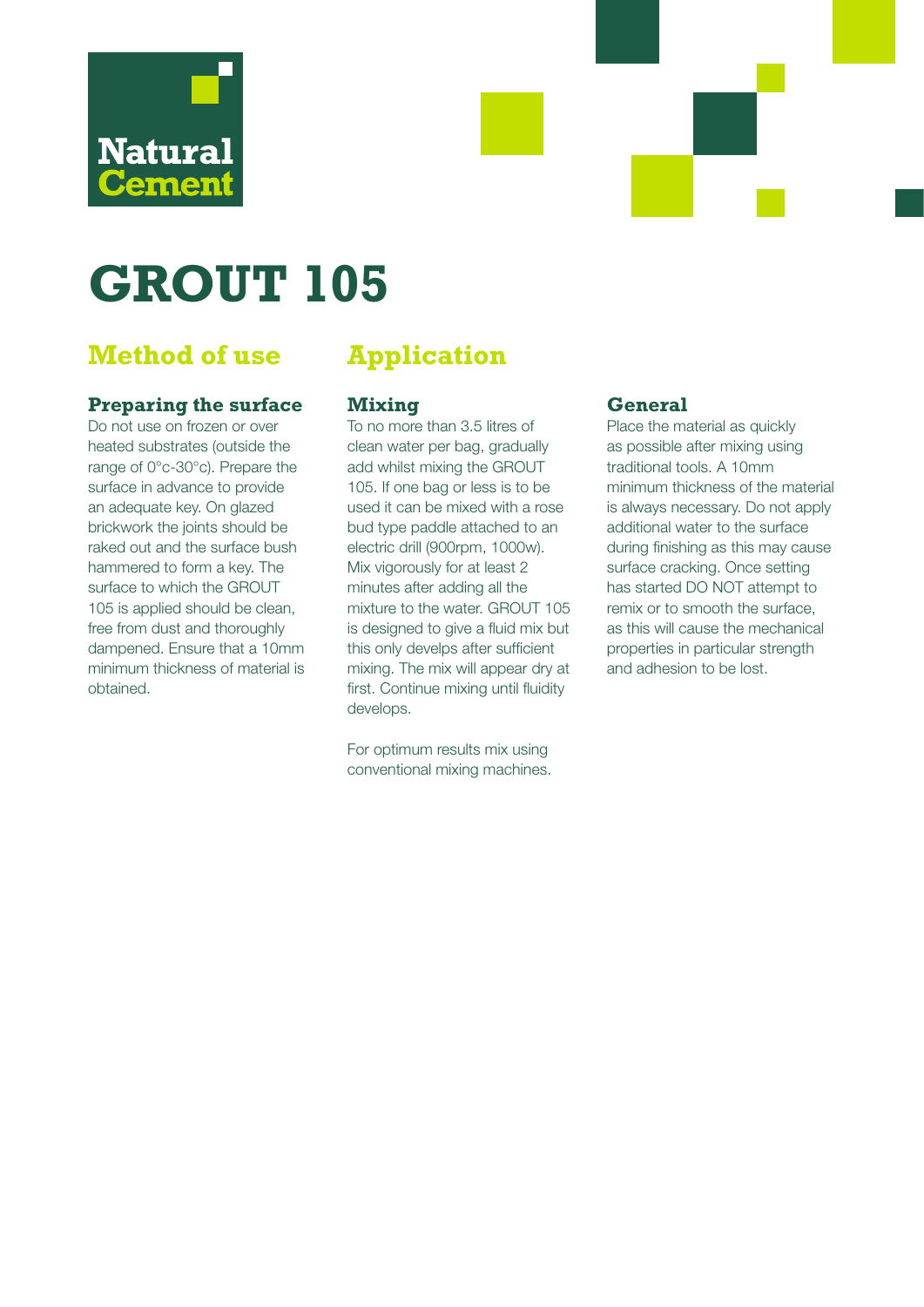

#### **Setting times**

GROUT 105 is designed to commence setting at 45 minutes and finish setting at 55 minutes at 20ºc. In winter GROUT 105 can be used down to 0ºc. The set will be slower but can be accelerated by using warm water. In very hot temperatures the set will be faster but can be slowed by using cold water.

#### **Cleaning**

GROUT 105 should be removed from tools and equipment with water immediately after use.

#### **Storage**

GROUT 105 is packaged in a polythene inner bag with a resealable tie within a stitch sealed woven polypropylene outer bag, which should be stored in dry conditions and will last for at least twelve months.

#### **Yield**

Generally 960 kg/m<sup>3</sup> of powder with a water/powder ratio of 14% will result in a bulk density of 2010kg/m3 .

### **How to specify**

GROUT 105 shall be mixed and used all strictly in accordance with the manufacturer's instructions.

#### **Precautions**

We strongly recommend the use of GLOVES, GOGGLES and MASK. Please see MSDS sheet for full details.

#### **Results**

| Temperature of materials<br>Spreading at ASTM cone (static)<br>Pot life<br>Setting time | $5^{\circ}$ c<br>240 - 260mm<br>45 mins<br>57 mins | $20^{\circ}$ c<br>240 - 260mm<br>45 mins<br>55 mins |
|-----------------------------------------------------------------------------------------|----------------------------------------------------|-----------------------------------------------------|
| <b>Compressive strength (Mpa)</b>                                                       |                                                    |                                                     |
| 3 hours air<br>1 day water<br>7 days water<br>28 days water                             | 21<br>37                                           | 20<br>45<br>69<br>86                                |
| <b>Flexible strength (Mpa)</b>                                                          |                                                    |                                                     |
| 3 hours air<br>1 day water<br>7 days water<br>28 days water                             | 3.9                                                | 4.3<br>5.8<br>9.8<br>11.8                           |
| <b>Drying</b>                                                                           |                                                    |                                                     |
| 24 hours                                                                                |                                                    | 3.8% relative humidity                              |
| Shrinkage when drying (µM/M)                                                            |                                                    |                                                     |
| 28 days                                                                                 |                                                    | 880                                                 |

These data and results are given as examples only and are only accurate in relation to the aggregates used